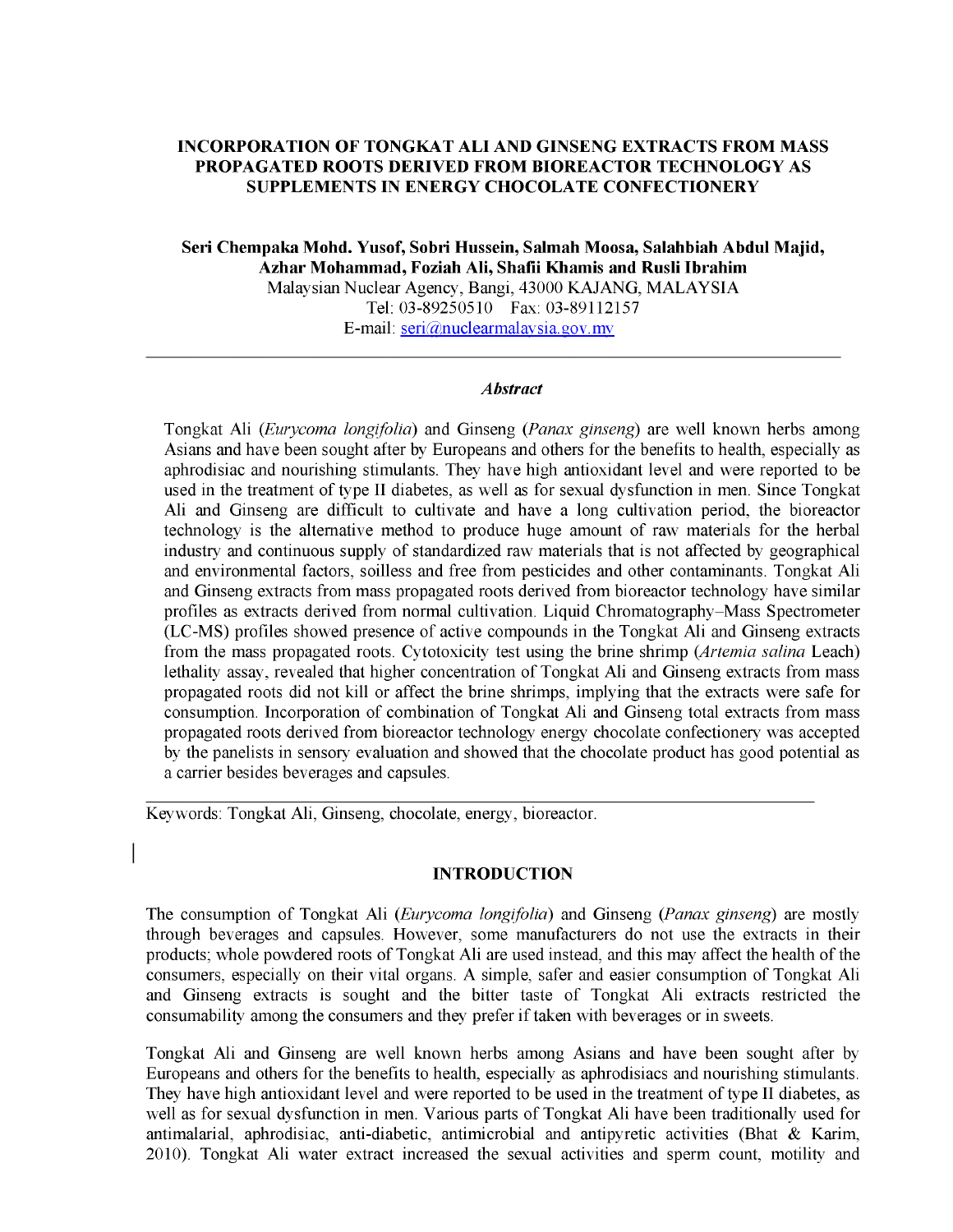**viability in the treated rats (Mahanem et al., 2004). Tongkat Ali was found to increase testosterone and Dihydrotestosterone (DHT) in male rats, improved sperm concentration, motion and fertility. It also increased 60% ATP and produced rigid penile erection (Azimahtol, 2005).**

**Alike Tongkat Ali, both American ginseng** *(Panax quinquefolius)* **and Asian ginseng** *(Panax ginseng)* **roots are taken orally as aphrodisiacs, nourishing stimulants, and in the treatment of type II diabetes, as well as for sexual dysfunction in men. The root is most often available in dried form, either whole or sliced (Ang & Cheang, 2001). Recent studies have also shown that ginseng root suspension cultures could be induced for accumulation of phenolic compounds with high antioxidant properties useful for human health (Mohammad Babar Ali et al., 2005a; 2005b). Since Tongkat Ali and Ginseng are difficult to cultivate and have a long cultivation period, the bioreactor technology is the alternative method to produce huge amount of raw materials for the herbal industry. Bioreactors have also been used for the cultivation of hairy roots mainly as a system for secondary metabolite production. Furthermore, innovative processes have been proposed for producing secondary metabolites selectively by enzymatic reactions. This technology gives continuous supply of standardized raw materials that is not affected by geographical and environmental factors, soilless and free from pesticides and other contaminants. This project was carried out to incorporate the combination of Tongkat Ali and Ginseng total extracts from mass propagated roots derived from bioreactor technology into chocolate that acts as energy booster and blood circulation enhancer.**

## **MATERIALS AND METHODS**

**Determination of active compounds in Tongkat Ali and Ginseng extracts from mass propagated roots derived from bioreactor technology was carried out using Liquid Chromatography-Mass Spectrometer (LC-MS) system.**

**The constituents of bioreactor produced Tongkat Ali root samples (0.02 g powder) were extracted** with 10 ml of 95% methanol for days at 40 °C. The extract was sonicated for 20 min. The suspensions were filtered through a 0.45  $\mu$ m PTFE syringe filter (Whatman, UK) prior to injection **into the Liquid Chromatography-Mass Spectrometer (LC-MS) system.**

**The constituents of bioreactor produced Ginseng root samples (0.02 g powder) were extracted with hot 95% methanol. The extract was further partitioned with ethyl acetate and water. The aqueous layer was extracted with butanol, and this final extract separated via silica gel chromatography. The elution solvent consisted of a mixture of CH**2**Cl**2**:MeOH:H**2**O in varying ratios from 50:10:1 to 5:5:1.**

**Cytotoxicity tests of Tongkat Ali and Ginseng extracts were carried out using the brine shrimp** *(Artemia salina* **Leach) lethality assay. Powdered Tongkat Ali or Ginseng root samples (each at 25 g) from mass propagated roots derived from bioreactor were individually extracted with water (500 ml) and then filtered. Filtrates were concentrated in a rotary vacuum evaporator and stored in the refrigerator. Brine shrimp dried eggs were hatched using method as described by Seri Chempaka et al. (2006) and Zainah et al. (2005). Tongkat Ali and Ginseng extracts were first diluted to 10 mg/ml with sea-salt (Sigma) solution. The brine shrimp lethality test was carried out using the 96-well microplates method as described by Solis (1993).**

**Incorporation of Tongkat Ali and ginseng extracts in chocolate confectionery was carried out with concentration of 25 mg per 10 gm chocolate respectively. The extracts were obtained by boiling powdered Tongkat Ali or Ginseng roots from mass propagated roots derived from bioreactor (5 g) in 200 ml distilled water for 15 min and filtered. The extract was mixed with a food grade carrier in** proportion 1:2 and dried in a dryer (50 °C) for 2 h. The dried extract was kept in airtight glass bottles **in refrigerator. Both Tongkat Ali and Ginseng extracts were combined and mixed in the melted chocolate until smooth before poured into the moulds.**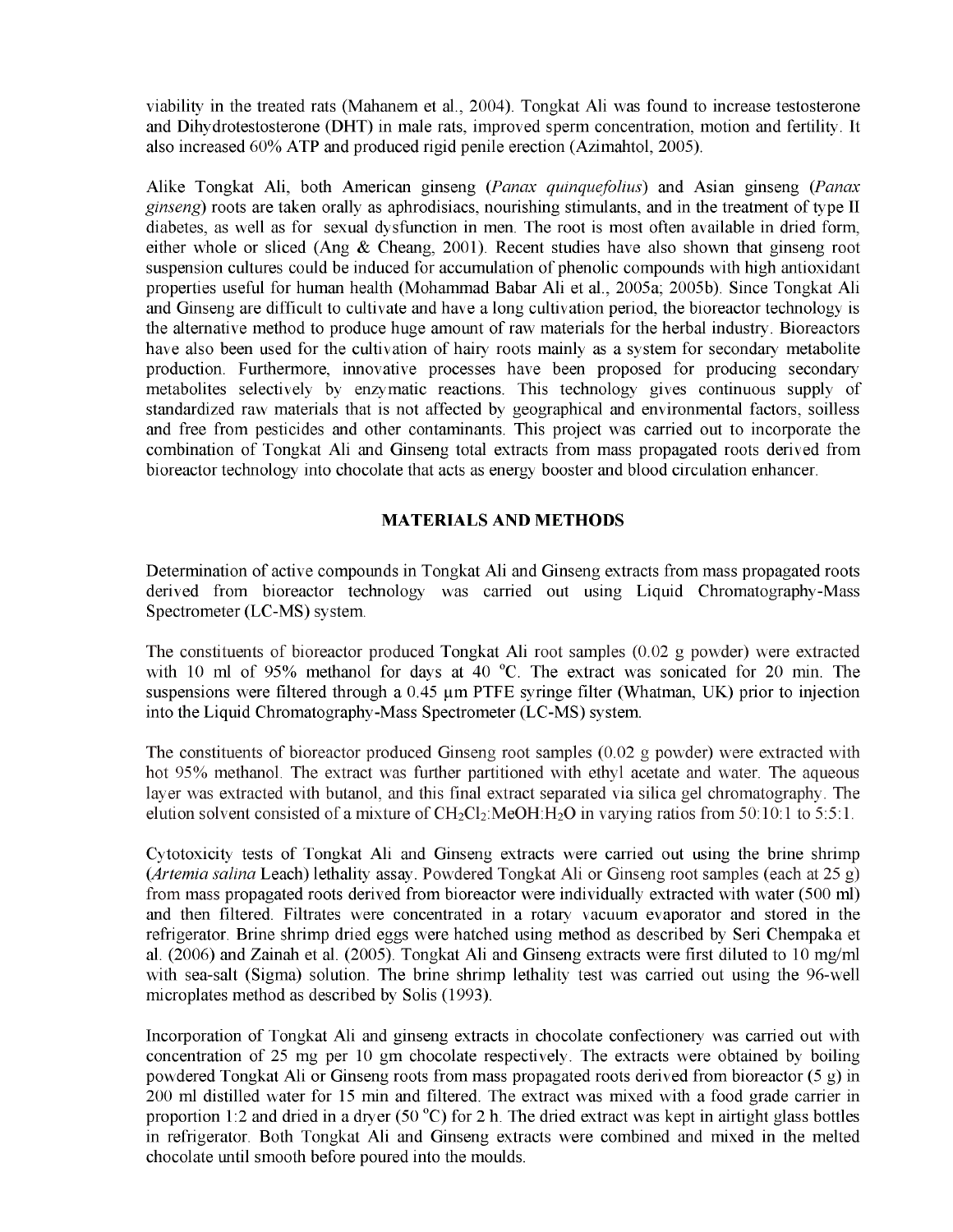**Acceptability of the Tongkat Ali and Ginseng chocolates were determined through sensory evaluation using 30 members (male and female) of untrained panelists comprising staff of Malaysian Nuclear Agency. A 5-points hedonic rating scale was used with number 5 as the most acceptable and number 1 as the most unacceptable. The attributes evaluated were colour, aroma, hardness, sweetness, chewiness and overall acceptance on samples with 0%, 0.2% and 0.4% Tongkat Ali and Ginseng extracts. Statistical analysis using ANOVA test (SAS Institute, 1991) and comparisons were made by Duncan's multiple range tests.**

### **RESULTS AND DISCUSSION**

**Tongkat Ali and Ginseng extracts from mass propagated roots derived from bioreactor technology (Figure** 1**) have similar profiles as extracts derived from normal cultivation. Liquid Chromatography-Mass Spectrometer (LC-MS) profiles showed presence of active compounds in the Tongkat Ali and Ginseng extracts from the mass propagated roots (Figure** 2 **and Figure 3).**



**Figure** 1**: Tongkat Ali and Ginseng roots from mass propagated roots derived from bioreactor technology: A-Tongkat Ali tissue culture, B-Tongkat Ali roots in lab scale bioreactor, C-**1000 **L Air-Lift Bioreactor System, D-Ginseng roots from air-lift bioreactor.**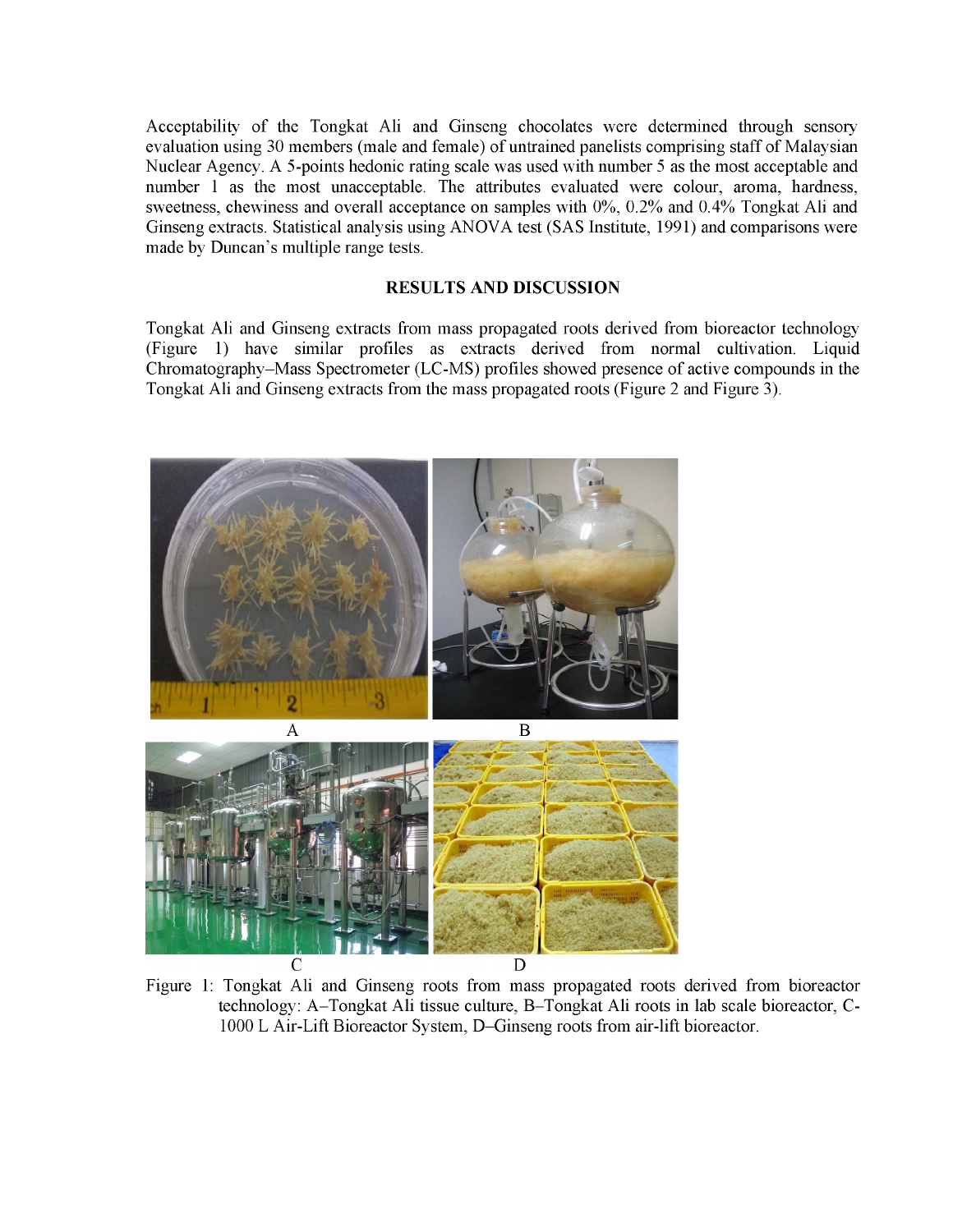

**Figure 2: Presence of active compounds in the Tongkat Ali root extract from the mass propagation roots in Liquid Chromatography Mass Spectrometer (LC-MS) profiling.**



**Figure 3: Presence of active compound in the Ginseng extract from the mass propagation roots in Liquid Chromatography Mass Spectrometre (LC-MS) profiling. The quantitative analysis with the optimized LC-MS method demonstrated that the various batches of Ginseng bioactive extract did not fall within a narrow range of each chemical constituent.**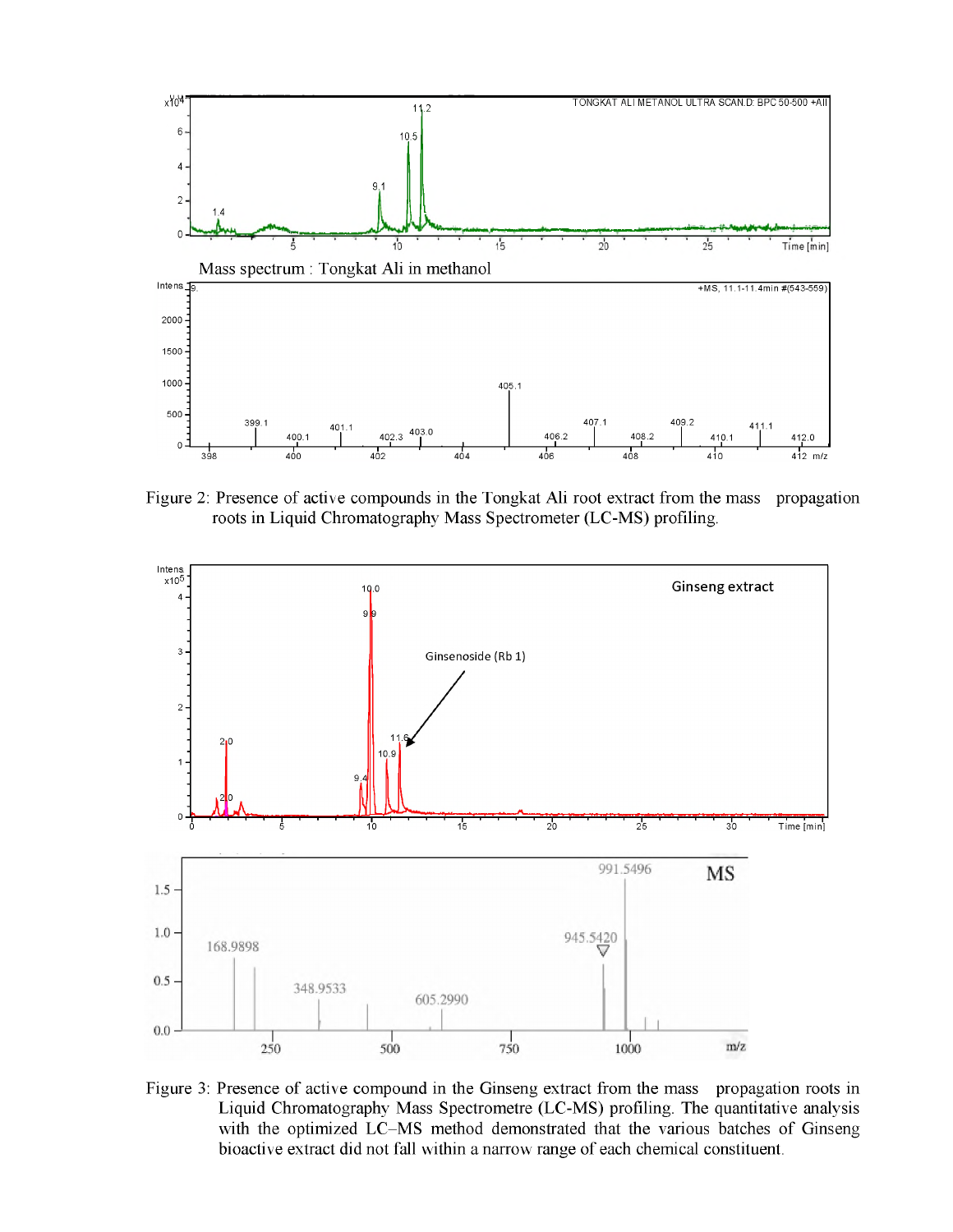**Cytotoxicity test using the brine shrimp** *(Artemia salina* **Leach) lethality assay revealed that higher concentration of Tongkat Ali and Ginseng extracts from mass propagated roots did not kill or affect the brine shrimps, implying that the extracts were safe for consumption. Early studies on Tongkat Ali reported that the level of acute oral LD50 of Tongkat Ali aqueous extracts is greater than 1000 mg/kg BW in male and female mice. According to WHO protocol on the acute oral toxicity classification, this compound is unlikely to possess hazardous substance therefore safe to be used as herbal preparation (Azimahtol, 2002). There was no significant cytotoxic effect of water extracts obtained from the root of Tongkat Ali was detected on MDBK (kidney) normal cell line (Nurhanan et. al., 2005). In numerous clinical trials, the dosage of crude root has ranged from 0.5 to 3 g/day and the dose of extracts has generally ranged from 100 to 400 mg [\(http://www.drugs.com/npp/ginseng.html](http://www.drugs.com/npp/ginseng.html)) and 200 mg for Tongkat Ali [\(http://www.raysahelian.com/tongkat](http://www.raysahelian.com/tongkat) ali.html). Malaysian Cocoa Board recommended that application of 0.2% of Tongkat Ali powder extract was found to be suitable in plain chocolate.**

**Sensory evaluation as in Figure 4 illustrates the results of the initial sensory evaluation carried out for the products. Samples with higher percentage of Tongkat Ali and Ginseng extracts (0.2%) were most acceptable for most of the attributes followed by samples with 0.4% and control (0%). Chocolate is the most suitable carrier that can mask the bitter taste of Tongkat Ali extract (as compared to biscuits and cakes) and combination with ginseng extract gives the chocolate a unique and exotic taste. The availability of extracts of Tongkat Ali and Ginseng will be easier for industries due to the bioreactor technology that can produce huge amounts of raw materials and guaranteed the continuous supply of the herbal extracts. The chocolate product has good potential as a carrier for introducing unique ingredients, for example herbal extracts from soilless cultivation for the advancement of the food industry.**



**Figure 4: The acceptance of chocolates with different percentage of Tongkat Ali and Ginseng extracts. Samples with 0.2% of Tongkat Ali and Ginseng extracts were most acceptable for most of the attributes followed by samples with 0.4% and control (0%).**

**Benefits of these products:**

- **New chocolate confectionery product using extracts from bioreactor technology, which is rapid, robust and reproducible for continuous production (Figure 5).**
- **Soilless raw materials and free from pesticide.**
- **Affordable healthy product for the consumer.**
- **Simple and easy to consume and no bitter taste of herbal extracts.**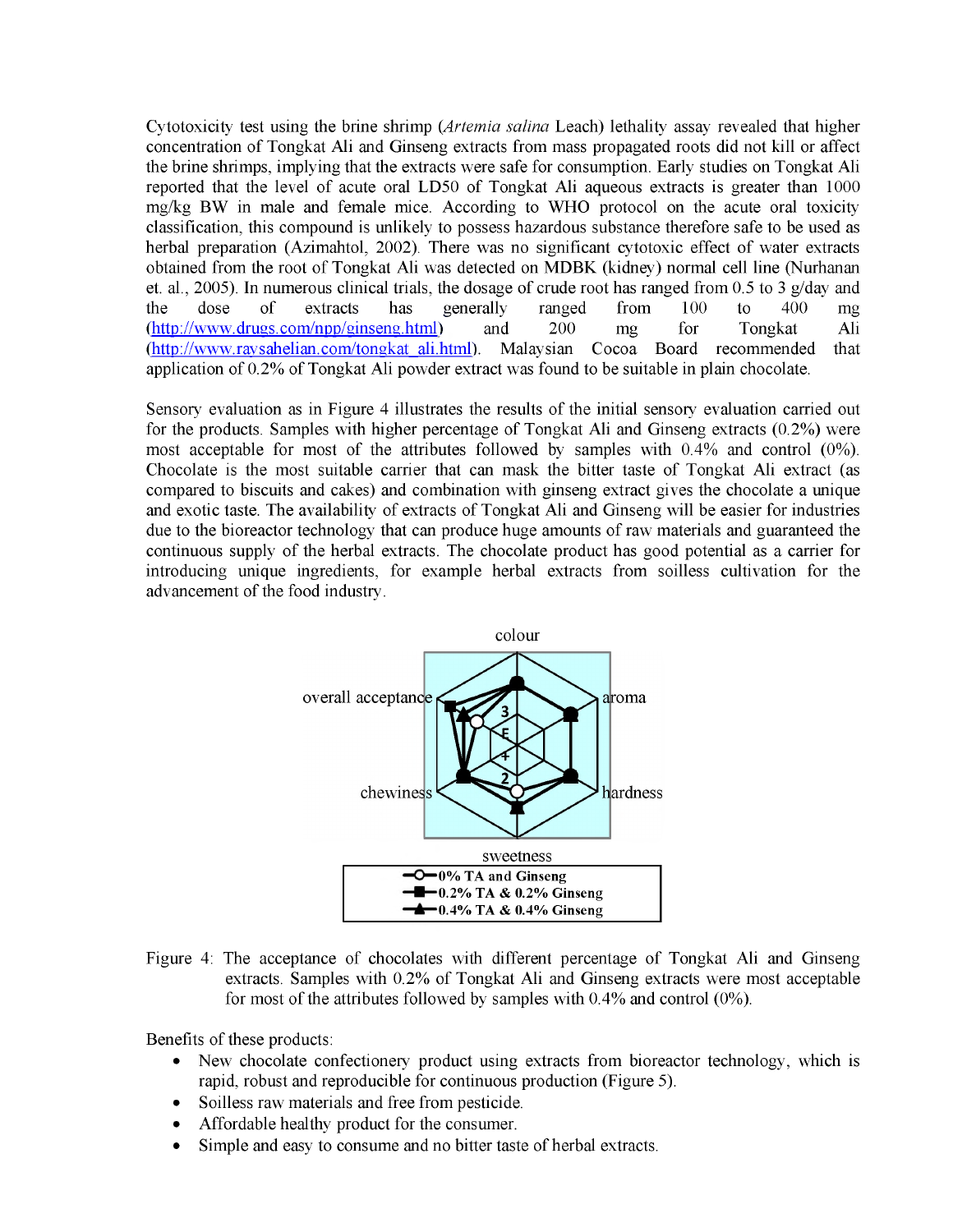- **Continuously supply of raw materials from bioreactor with consistent quality and quantity for food and herbal industries.**
- **Additional profits for industries that currently involved in plant cell, tissue, organ culture, food industries, nutraceutical and pharmaceutical industries.**
- **Suitable value added product for commercial chocolate production**
- **Reduce cost of production of raw materials and production line spacing.**
- **High efficiency of chocolate confectionery product.**
- **Less space requirement for production and manpower.**
- **In house production and job opportunity for housewives.**
- **Customers' satisfaction as they do not create secondary risks to consumers.**



**Figure 5: Energy chocolate confectionery supplemented with Tongkat Ali and Ginseng extracts from mass propagated roots derived from bioreactor technology.**

# **CONCLUSION**

**Chocolate is the most suitable carrier that can mask the bitter taste of Tongkat Ali extract and combination with ginseng, an energy chocolate confectionery was developed and act as energy booster and blood circulation enhancer. Application of 0.2% of Tongkat Ali and Ginseng extracts from mass propagated roots derived from bioreactor technology in chocolate was most suitable and acceptable.**

### **REFERENCES**

**Ang, H.H. and Cheang, H.S. (2001). Effects of Eurycoma longifolia jack on laevator ani muscle in** both uncastrated and testosterone-stimulated castrated intact male rats" Archives of pharmacal *research* **24(5):437-40.**

**Azimahtol, H.L.P. (2002). Toxicity Report-Chronic toxicity of Tongkat Ali extract in rat. <http://www.phystablog.com/files/2011/08/Safety-data-Eurycoma-longifolia.pdf>**

**Azimahtol, H.L.P. (2005). Paper presented at MMBPP meetings, Lumut, Perak. <http://www.phystablog.com/files/2011/08/Safety-data-Eurycoma-longifolia.pdf>**

**Bhat, R. and Karim, A. A. (2010). Tongkat Ali** *(Eurycoma longifolia* **Jack): a review on its ethnobotany and pharmacological importance.** *Fitoterapia* **81(7): 669-79. doi:10.1016/j.fitote.2010.04.006. PMID 20434529.**